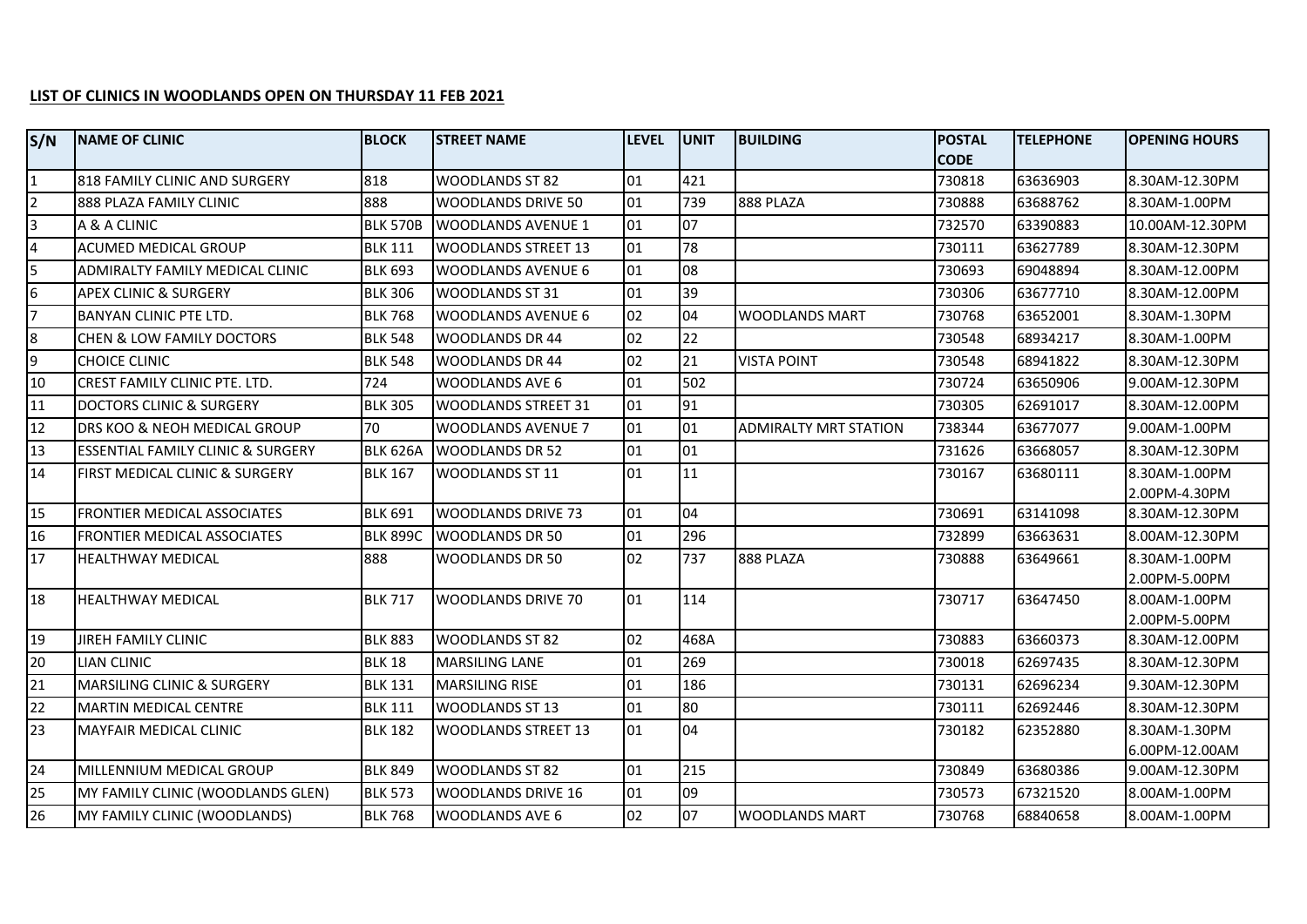| S/N             | <b>NAME OF CLINIC</b>               | <b>BLOCK</b>    | <b>STREET NAME</b>         | <b>LEVEL</b> | <b>UNIT</b>  | <b>BUILDING</b>                | <b>POSTAL</b> | <b>TELEPHONE</b> | <b>OPENING HOURS</b> |
|-----------------|-------------------------------------|-----------------|----------------------------|--------------|--------------|--------------------------------|---------------|------------------|----------------------|
|                 |                                     |                 |                            |              |              |                                | <b>CODE</b>   |                  |                      |
| $\overline{27}$ | MYDOCTOR@ADMIRALTY PTE LTD          | <b>BLK 693</b>  | <b>WOODLANDS AVENUE 6</b>  | 101          | $ 03\rangle$ |                                | 730693        | 69098365         | 8.30AM-12.30PM       |
|                 |                                     |                 |                            |              |              |                                |               |                  | 5.00PM-8.30PM        |
| 28              | NORWOOD MEDICAL CLINIC              | 785E            | <b>WOODLANDS RISE</b>      | 01           | 02           |                                | 735785        | 69373576         | 8.00AM-1.00PM        |
| 29              | ONECARE CLINIC WOODLANDS            |                 | <b>WOODLANDS STREET 12</b> | 02           | 57           |                                | 738623        | 63632919         | 8.00AM-3.00PM        |
| 30              | PEACE FAMILY CLINIC                 | 371             | <b>WOODLANDS AVE 1</b>     | 01           | 821          |                                | 730371        | 62690466         | 9.00AM-12.30PM       |
| 31              | PEACE FAMILY CLINIC (WL832)         | <b>BLK 832</b>  | <b>WOODLANDS STREET 83</b> | 01           | 71           |                                | 730832        | 63634357         | 9.00AM-1.00PM        |
| 32              | PINNACLE FAMILY CLINIC (WOODLANDS)  | <b>BLK 573</b>  | <b>WOODLANDS DRIVE 16</b>  | 101          | 06           |                                | 730573        | 67601623         | 8.00AM-3.30PM        |
| 33              | PROCROSS MEDICAL CLINIC             | <b>BLK 689A</b> | <b>WOODLANDS DRIVE 75</b>  | 01           | 86           |                                | 731689        | 62199648         | 8.00AM-12.00PM       |
| 34              | <b>RAFFLESMEDICAL</b>               |                 | <b>WOODLANDS SQUARE</b>    | 05           | 20           | <b>CAUSEWAY POINT</b>          | 738099        | 68940777         | 8.30AM-1.00PM        |
| 35              | IREGIONAL PATIENTCARE MEDICAL GROUP | <b>BLK 678</b>  | <b>WOODLANDS AVE 6</b>     | 01           | 726          |                                | 730678        | 63669027         | 8.30AM-12.00PM       |
|                 | PTE LTD (ADMIRALTY PLACE BRANCH)    |                 |                            |              |              |                                |               |                  |                      |
| 36              | <b>ROYAL MEDICAL CENTRE</b>         | <b>BLK 111</b>  | <b>WOODLANDS ST 13</b>     | 101          | 84           |                                | 730111        | 63656855         | 8.30AM-1.00PM        |
|                 |                                     |                 |                            |              |              |                                |               |                  |                      |
| 37              | SATA COMMHEALTH MEDICAL CENTRE      | 900             | SOUTH WOODLANDS DR         | 04           | 01           | <b>IWOODLANDS CIVIC CENTRE</b> | 730900        | 62446688         | 8.30AM-12.00PM       |
| 38              | <b>SHENTON MEDICAL GROUP</b>        | 30              | <b>WOODLANDS AVENUE 2</b>  | 01           | 47/48/<br>49 | <b>WOODLANDS MRT STATION</b>   | 738343        | 63639415         | 8.00AM-12.00PM       |
| 39              | TEMASEK MEDICAL CENTRE              | <b>BLK 883</b>  | <b>WOODLANDS ST 82</b>     | 02           | 466          |                                | 730883        | 63668366         | 8.30AM-12.00PM       |
| 40              | URGENT CARE CENTRE @ ADMIRALTY      | <b>BLK 676</b>  | <b>WOODLANDS DRIVE 71</b>  | 01           | 01           |                                | 730676        | 68078000         | 8.00AM-11.00PM       |
| 41              | VICTORIA MEDICAL HOUSE              | <b>BLK 888</b>  | <b>WOODLANDS DRIVE 50</b>  | 02           | 739          | 888 PLAZA                      | 730888        | 63647551         | 9.00AM-12.00PM       |
| 42              | <b>WOODGROVE MEDICAL</b>            | 30              | <b>WOODLANDS AVENUE 1</b>  | 02           | 03/04        | THE WOODGROVE                  | 739065        | 63668831         | 8.30AM-1.00PM        |
| 43              | <b>WOODLANDS CLINIC</b>             | <b>BLK 131</b>  | <b>MARSILING RISE</b>      | 01           | 204          |                                | 730131        | 62696681         | 8.30AM-11.30AM       |
| 44              | WOODLANDS FAMILY CLINIC             | <b>BLK 305</b>  | WOODLANDS ST 31            | 01           | 85           |                                | 730305        | 63654770         | 8.30AM-12.30PM       |
| 45              | YAP FAMILY CLINIC                   | <b>BLK 132</b>  | <b>MARSILING RISE</b>      | 01           | 230          |                                | 730132        | 63626012         | 8.30AM-12.30PM       |
| 46              | YIM MEDICAL CENTRE (ADMIRALTY MRT)  | 678             | <b>WOODLANDS AVE 6</b>     | 01           | 722          |                                | 730678        | 68939181         | 8.30AM-1.00PM        |

## **LIST OF CLINICS IN WOODLANDS OPEN ON FRIDAY 12 FEB 2021**

| S/N      | <b>INAME OF CLINIC</b>                | <b>IBLOCK</b> | <b>ISTREET NAME</b>     | <b>'LEVEL</b> | <b>IUNIT</b> | <b>IBUILDING</b> | <b>IPOSTAL</b> | <b>ITELEPHONE</b> | <b>TOPENING HOURS</b> |
|----------|---------------------------------------|---------------|-------------------------|---------------|--------------|------------------|----------------|-------------------|-----------------------|
|          |                                       |               |                         |               |              |                  | <b>CODE</b>    |                   |                       |
|          | <b>1818 FAMILY CLINIC AND SURGERY</b> | 818           | <b>IWOODLANDS ST 82</b> |               | <b>421</b>   |                  | 730818         | 63636903          | 19.00AM-12.00PM       |
| <u>.</u> | <b>LIAN CLINIC</b>                    | BLK 18        | IMARSILING LANE         |               | <b>269</b>   |                  | 730018         | 62697435          | 8.30AM-12.00PM        |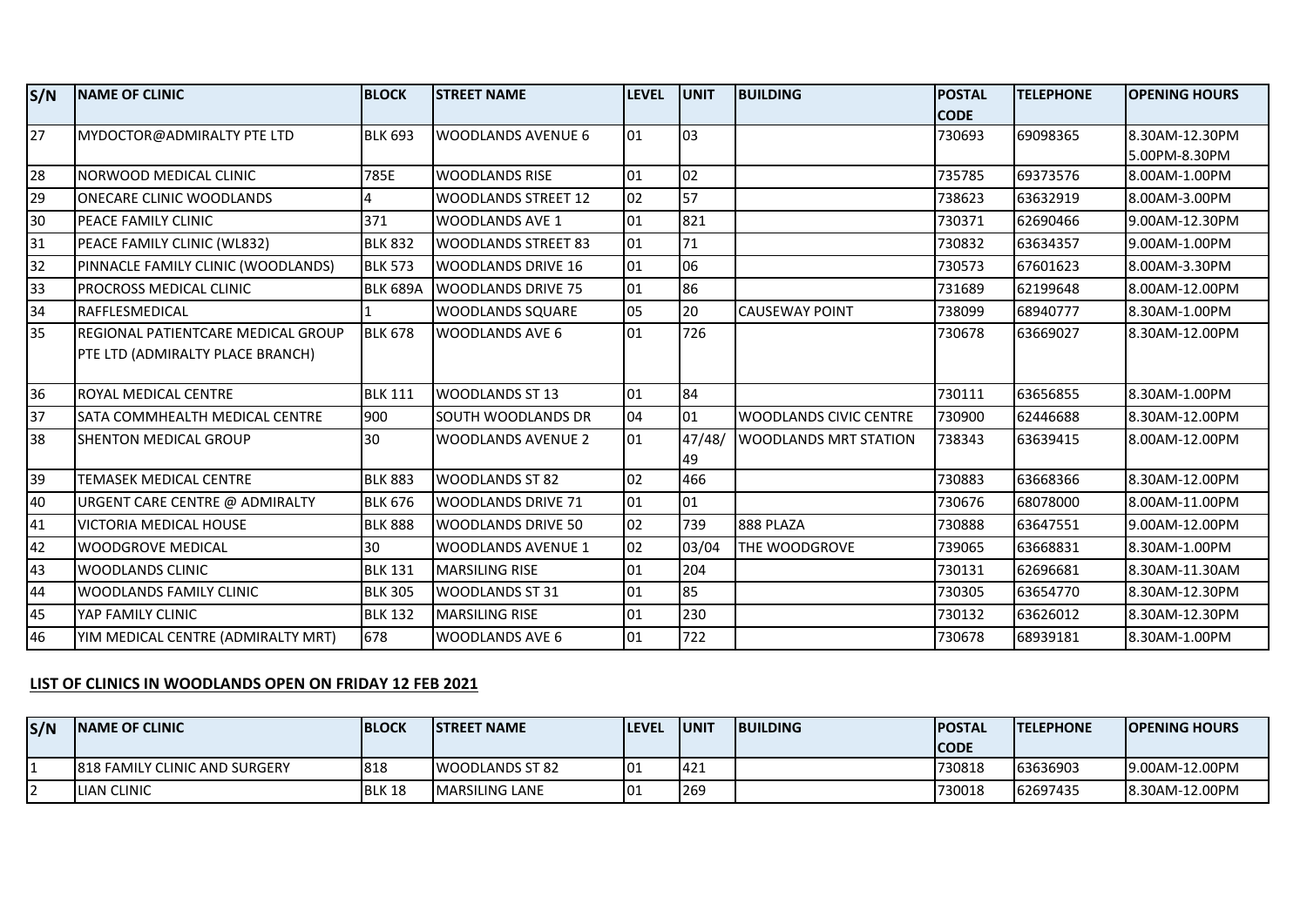| S/N | <b>INAME OF CLINIC</b>                 | <b>BLOCK</b>   | <b>ISTREET NAME</b>         | <b>ILEVEL</b> | <b>IUNIT</b> | <b>IBUILDING</b> | <b>IPOSTAL</b> | <b>ITELEPHONE</b> | <b>IOPENING HOURS</b> |
|-----|----------------------------------------|----------------|-----------------------------|---------------|--------------|------------------|----------------|-------------------|-----------------------|
|     |                                        |                |                             |               |              |                  | <b>ICODE</b>   |                   |                       |
|     | IMAYFAIR MEDICAL CLINIC                | <b>BLK 182</b> | <b>IWOODLANDS STREET 13</b> | 101           | 104          |                  | 730182         | 62352880          | 8.30AM-1.30PM         |
|     |                                        |                |                             |               |              |                  |                |                   | 16.00PM-12.00AM       |
|     | IMYDOCTOR@ADMIRALTY PTE LTD            | <b>BLK 693</b> | <b>IWOODLANDS AVENUE 6</b>  | 101           | l03          |                  | 730693         | 169098365         | 8.30AM-12.30PM        |
|     | <b>JURGENT CARE CENTRE @ ADMIRALTY</b> | <b>BLK 676</b> | <b>IWOODLANDS DRIVE 71</b>  | 01            | 101          |                  | 730676         | 68078000          | 8.00AM-11.00PM        |

## **LIST OF CLINICS IN WOODLANDS OPEN ON SATURDAY 13 FEB 2021**

| S/N | <b>INAME OF CLINIC</b>                   | <b>BLOCK</b>   | <b>STREET NAME</b>         | <b>ILEVEL</b>    | <b>UNIT</b> | <b>BUILDING</b>               | <b>IPOSTAL</b> | <b>ITELEPHONE</b> | <b>OPENING HOURS</b> |
|-----|------------------------------------------|----------------|----------------------------|------------------|-------------|-------------------------------|----------------|-------------------|----------------------|
|     |                                          |                |                            |                  |             |                               | <b>CODE</b>    |                   |                      |
|     | <b>818 FAMILY CLINIC AND SURGERY</b>     | 818            | WOODLANDS ST 82            | 01               | 421         |                               | 730818         | 63636903          | 9.00AM-12.00PM       |
|     | <b>888 PLAZA FAMILY CLINIC</b>           | 888            | WOODLANDS DRIVE 50         | 101              | 739         | 888 PLAZA                     | 730888         | 63688762          | 9.00AM-1.00PM        |
| 3   | <b>IDRS KOO &amp; NEOH MEDICAL GROUP</b> | 70             | <b>WOODLANDS AVENUE 7</b>  | $\overline{101}$ | 01          | <b>JADMIRALTY MRT STATION</b> | 738344         | 63677077          | 9.00AM-12.00PM       |
|     |                                          |                |                            |                  |             |                               |                |                   | 6.30PM-8.00PM        |
| I4  | <b>IHEALTHWAY MEDICAL</b>                | 888            | <b>WOODLANDS DR 50</b>     | 02               | 737         | 888 PLAZA                     | 730888         | 63649661          | 8.30AM-12.30PM       |
| I5  | <b>HEALTHWAY MEDICAL</b>                 | <b>BLK 717</b> | WOODLANDS DRIVE 70         | 101              | 114         |                               | 730717         | 63647450          | 8.00AM-1.00PM        |
| l6  | <b>LIAN CLINIC</b>                       | BLK 18         | <b>IMARSILING LANE</b>     | 101              | 269         |                               | 730018         | 62697435          | 8.30AM-12.00PM       |
|     | <b>IMAYFAIR MEDICAL CLINIC</b>           | <b>BLK 182</b> | <b>WOODLANDS STREET 13</b> | $\overline{101}$ | 104         |                               | 730182         | 62352880          | 8.30AM-1.30PM        |
|     |                                          |                |                            |                  |             |                               |                |                   | 6.00PM-12.00AM       |
| 18  | <b>IRAFFLESMEDICAL</b>                   |                | IWOODLANDS SQUARE          | 05               | 20          | <b>ICAUSEWAY POINT</b>        | 738099         | 68940777          | 8.30AM-1.00PM        |
| 19  | URGENT CARE CENTRE @ ADMIRALTY           | <b>BLK 676</b> | <b>IWOODLANDS DRIVE 71</b> | 01               | 01          |                               | 730676         | 68078000          | 8.00AM-11.00PM       |

## **LIST OF CLINICS IN WOODLANDS OPEN ON SUNDAY 14 FEB 2021**

| S/N | <b>INAME OF CLINIC</b>                     | <b>BLOCK</b>   | <b>ISTREET NAME</b>        | <b>ILEVEL</b> | <b>IUNIT</b> | <b>BUILDING</b>               | <b>POSTAL</b> | <b>ITELEPHONE</b> | <b>IOPENING HOURS</b> |
|-----|--------------------------------------------|----------------|----------------------------|---------------|--------------|-------------------------------|---------------|-------------------|-----------------------|
|     |                                            |                |                            |               |              |                               | <b>CODE</b>   |                   |                       |
|     | <b>1888 PLAZA FAMILY CLINIC</b>            | 888            | WOODLANDS DRIVE 50         | 101           | 739          | 888 PLAZA                     | 730888        | 63688762          | 19.00AM-9.00PM        |
|     | ICHEN & LOW FAMILY DOCTORS                 | <b>BLK 548</b> | <b>WOODLANDS DR 44</b>     | 102           | 122          |                               | 730548        | 68934217          | 8.30AM-12.00PM        |
| 3   | <b>IDOCTORS CLINIC &amp; SURGERY</b>       | <b>BLK 305</b> | <b>WOODLANDS STREET 31</b> | l01           | 191          |                               | 730305        | 62691017          | 8.30AM-12.00PM        |
|     |                                            |                |                            |               |              |                               |               |                   | 16.30PM-9.00PM        |
| 4   | <b>IDRS KOO &amp; NEOH MEDICAL GROUP</b>   | 170            | <b>WOODLANDS AVENUE 7</b>  | l01           | 101          | <b>JADMIRALTY MRT STATION</b> | 738344        | 63677077          | 19.00AM-12.00PM       |
|     |                                            |                |                            |               |              |                               |               |                   | 16.30PM-8.00PM        |
| 5   | <b>IFIRST MEDICAL CLINIC &amp; SURGERY</b> | <b>BLK 167</b> | WOODLANDS ST 11            | 101           | 11           |                               | 730167        | 63680111          | 8.30AM-12.00PM        |
| 6   | <b>IHEALTHWAY MEDICAL</b>                  | 888            | <b>WOODLANDS DR 50</b>     | 102           | 737          | 888 PLAZA                     | 730888        | 63649661          | 18.30AM-12.30PM       |